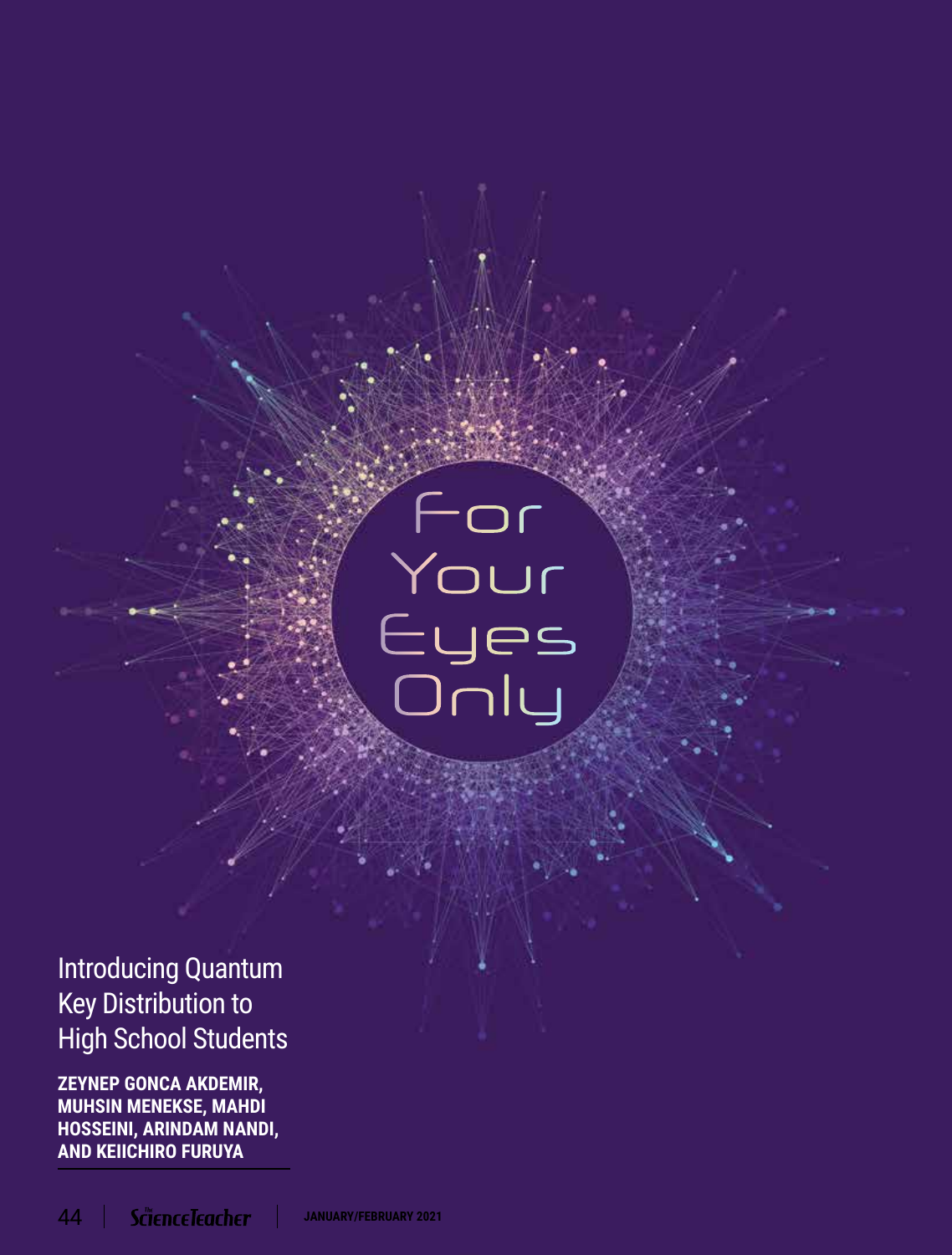**Quantum technologies refer to any technology developed based on the principles of quantum physics.<br>Quantum communication, quantum computing, and<br>quantum censing are applications of such technologies in** oped based on the principles of quantum physics. quantum sensing are applications of such technologies, in which quantum mechanics underpins the key assumptions on their design and development. Quantum technologies promise revolutionary and disruptive innovations across a wide range of industries. Quantum computing will play an important role in artificial intelligence and will have an impact on every sector of the economy, from healthcare to national security. Currently, the workforce possessing a fundamental understanding of, and the technical skills needed for, quantum technologies is limited.

This situation creates a significant challenge for our educational system to address. We need to attract young people from diverse backgrounds to become engineers and scientists trained in quantum technologies. However, teaching a counterintuitive concept such as quantum cryptography might confuse young learners. Quantum cryptography is disconnected from physical realities that students expect to observe. Due to its nontrivial and counterintuitive aspects, it should be taught based on conceptual ideas rather than complex mathematical formulizations (Krijtenburg-Lewerissa, Brinkman, and van Joolingen, 2017).

In this article, we demonstrate how to conduct an experiment with a quantum cryptography demonstration kit (Thorlabs 2017) and then provide a sample lesson plan about quantum key distribution (QKD), which illustrates the distribution of a key (or password) to encrypt or decrypt messages with the use of quantum properties based on the BB84 protocol developed by Bennett and Brassard (1984; 2014).

We used the inquiry-based learning cycle (including the phases of exploration, concept introduction, and concept application) offered by Unruh, Countryman, and Cooney (1992) for the full lesson, and taught it over three 50-minute class periods, culminating in the quantum key distribution experiment detailed below. The first period introduced the phenomenon of wave-particle duality and its relation to quantum particles and the Einstein-Bohr debate, the relation between the wavelike probability of electrons, and the Heisenberg uncertainty principle. The second period examined quantum superposition, the phenomenon of quantum entanglement, the properties of quantum particles (namely photons), quantum computers, and secure information technology. The final period focused on quantum cryptography and featured the quantum key distribution activity.

### **Differentiation strategies**

We developed several options to meet the needs of students with individualized education plans (IEP):

• Provide a navigating manual with colored pictures and figures for students who may struggle with verbal or written directions.

- Fill in notes with laminated/colored paper to help students who may struggle to focus on the experimentation.
- Revise worksheets with matching items instead of blanks, and use diagrams with word banks or color coding.
- Provide slides with screenshots of the directions and questions.
- Showing pre-recorded short videos of the experiment to help students understand the setup.

### **Day 1**

The guiding question for Day 1 is: *Is it possible for a matter to be in both wave nature and particle nature?* Start with a discussion called "The Bohr-Einstein Debate." Divide the class into groups representing Bohr and Einstein, assign one claim (Bohr: entities, such as electrons, had only probabilities if they weren't observed; Einstein: electrons have independent reality and have a spooky action at a distance) to each group, and ask each group to collect evidence from online resources within 20 minutes. Set the timer to five minutes for each group to justify their claims based on evidence. Provide opportunities for each group to ask questions to better understand their evidence-based data collection procedures. This 10-minute session will help them demonstrate their proficiency in asking topic-relevant questions to their peers, and improve their scientific evaluation skills.

Ask students to focus on phenomena that Newton's laws can describe and predict, as well as the limitations of classical mechanics. See Online Connections for video links that can be used to prepare students before performing the quantum key distribution activity.

To finish the first day, have students ask their own questions regarding the phenomenon introduced. Ask them to think about "How could The Bohr-Einstein Debate contribute to the development of the technologies used in the 21st century?" and encourage them to create their own questions about quantum technologies, the use of coding, and the development of novel super-fast computers that also send secure information to other parties.

### **Day 2**

We begin with discussion questions for the day's activities:

- What is the probability of getting heads or tails when you flip/toss a coin?
- Is it possible for an object to exist in two places at the same time?

Provide each student with a coin. Ask them to flip their coins and observe which state each coin possesses while it is flipping. Ask students to think about the rationale of this activity and explain the relationship between coin analogy and wave– particle duality in quantum mechanics. Mention the phase of a coin toss when we can see neither heads or tails. Then, point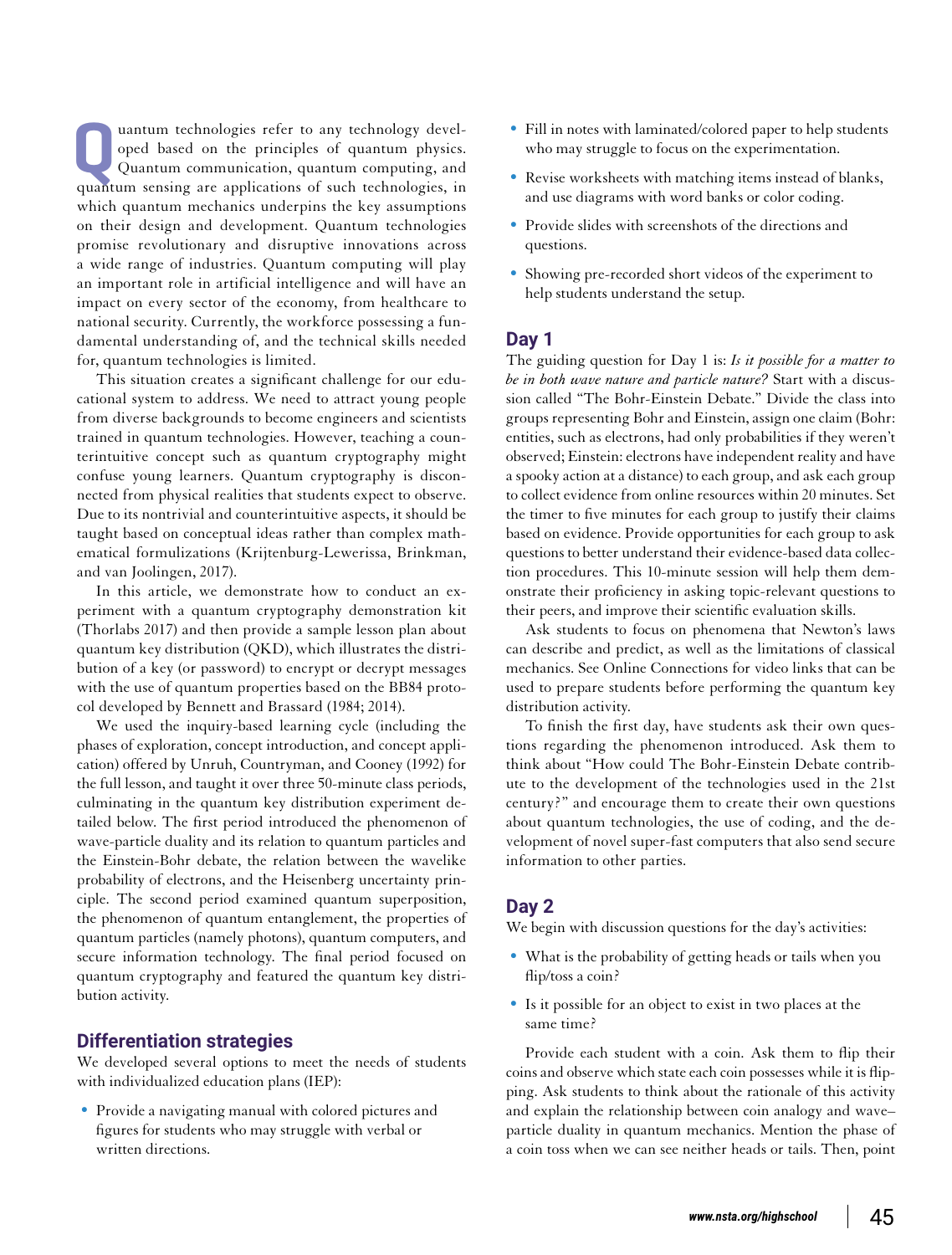out the similarity between this analogy and photons, which hide their states and show several probabilities. Describe how a quantum particle like a photon or an electron can also have "head" or "tail" states defined by their direction of oscillation or energies. We have used videos to help students make sense of the hiding states of photons (see Online Connections).

Next, prepare two cards showing two distinct shapes (like a circle and a star) before the lesson and copy those cards based on the number of the students attending in this class. Provide each student with two cards and ask them the following questions based on the two probability cases:

- Independent: Objects shown in the cards have the shape of either a circle or a star with equal probability. Let's say those two objects are independent, what could be the chance of finding one of the four pairs?
- Entangled: Let's assume the two objects are entangled. What would be the probability of each type of the pair in that case?

Figure 1 shows an idealized example of entangled objects to check students' accurate responses.

Ask students to research quantum entanglement online (10 minutes) and summarize their findings. Let them explore and engage in a small scientific research experience in which they will be evaluating their claims, evidence, and reasoning based on the phenomenon of quantum entanglement. This will help students create their own predictions about the phenomenon before the instructors' actual explanation. Provide them with the following guiding questions to facilitate their investigation about quantum entanglement and let students think about these questions and discuss their answers within a think-pair share activity set in 10 minutes:

- How do you explain quantum entanglement?
- What are some possible applications of quantum entanglement?

After getting the students' predictions, show the video "Quantum Entanglement | Einstein's Quantum Riddle" (see Online Connections) and ask them to think about some real-

# FIGURE 1

# **Illustration of an idealized example of entangled objects.**

# **INDEPENDENT**

Two objects can have the shape of either a circle or star with equal probability. When the two objects are independent, there is a 25 percent chance of finding any one of the four possible pairs (see figure on the right). Moreover, knowing that the first object is a circle, there is still a 50-50 chance that the second object is a circle or a star. Thus, knowledge of the state of one object is not useful for predicting the state of the other.

# **ENTANGLED**

If the two objects are entangled, the probabilities of each type of pair will not be equal. For instance, consider the probability distribution on the right. Focusing on one object, there is an equal probability that it will be a circle or a star. However, if their properties are correlated, or entangled, knowing the shape of the first one is a star means that the second object is also a star. This is true no matter how far apart the two objects are separated in space.



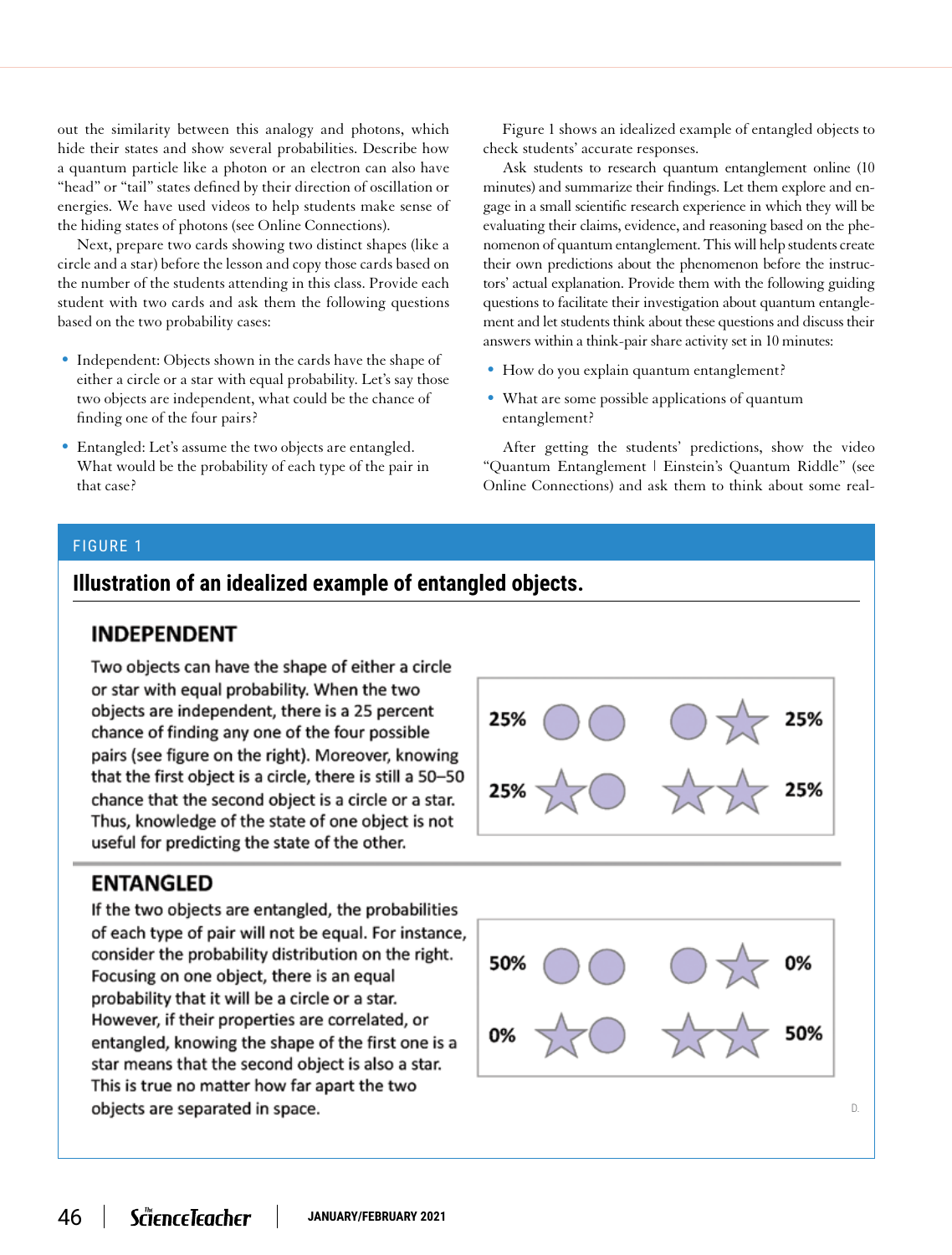world examples of how the functionality of quantum entanglement can make our daily lives easier.

Share the following information to consider before the next class period: Scientists can engineer photons or electrons as quantum bits (*qubits*) showing wave–particle duality. Quantum computers use many qubits, some entangled, to perform simultaneous computation tasks, thus speeding up the process. Using individual or entangled photons, scientists can encode and transmit information that is fundamentally unhackable. This is because quantum information cannot be copied. Quantum cryptography and quantum communication are branches of quantum information science focusing on secure information transfer between parties. Finally, ask students to envision the best way to keep a hidden message secret with all of the new technology available.

### **Day 3**

The guiding question for the final day of the lesson is: How is a secure key generated between two parties with photon sources for reliable transfer of information? Use think-pair-share approach for students to participate in the discussion. Allow students to share their ideas without providing them feedback or instruction. After 10 minutes show the "Quantum Confidential" video (with sound turned OFF) and ask students to think about the following questions while watching it:

- How would you narrate this video?
- How would you put the roles of each figure in the video?
- What could be the message sent?
- What do you think about the numbers in the folder? What would they represent?

Based on the questions, let students discuss their own narration for 10 minutes as pairs and ask them to generate three possible concepts based on their guiding questions related to this content. Let students have a talk in pairs. Then, turn on the video again with sound ON and ask them to check their predictions.

Next, introduce the simulation that will help students conceptualize how secure information processes are maintained through Quantum Key Distribution (QKD). Discuss the application of quantum entanglement on quantum computers by referring to a two-state quantum-mechanical system or qubit. Then, introduce the roles of *Alice*, *Bob*, and *Eve*, and remind students that this activity will be limited to working on *Alice* and *Bob* (not *Eve*) to conceptualize how key generation between Alice and Bob occurs.

# **Quantum Key Distribution (QKD) Activity**

QKD is a secure method of distributing a key between parties to encode and decode un-hackable messages. The principles of quantum physics assure the security of information. It is conducted by three hypothetical nodes: *Alice, Bob*, and *Eve*. *Alice* is the sender of the secret key and sends polarized single-like photons to *Bob*. *Bob,* equipped with a polarizing analyzer and a pair of photon detector*s,* receives the bits corresponding to the key, and then *Alice* and *Bob* publicly communicate to decide on the secure key. The purpose of this communication process is to ensure that no third party (e.g., called *Eve* (eavesdropper) in this experiment) can have access to the key.

The key distribution process in this activity relies on the BB84 protocol, in which single photons carry bits of information in specific polarization states. The uncertainty in knowing the polarization state prepared randomly by *Alice* makes it impossible for an eavesdropper to copy information without being detected. As *Bob* also does not know the polarization states of photons sent by *Alice*, he chooses a random polarization basis to carry measurement. At the end of the process, *Alice* and *Bob* publicly share the polarization coordinates (basis) used for preparation and detection, but not the result of measurements.

Only the result of measurements for bits where the same polarization basis used by *Alice* and *Bob* are kept, and the key is then generated. It can be shown that in the presence of *Eve*, the interception attack can be detected by sharing a small portion of the key. The key is determined to be secure when the probabil-

### FIGURE 2

# **Parts of a quantum cryptography demonstration kit (EDU – QCRY1).**

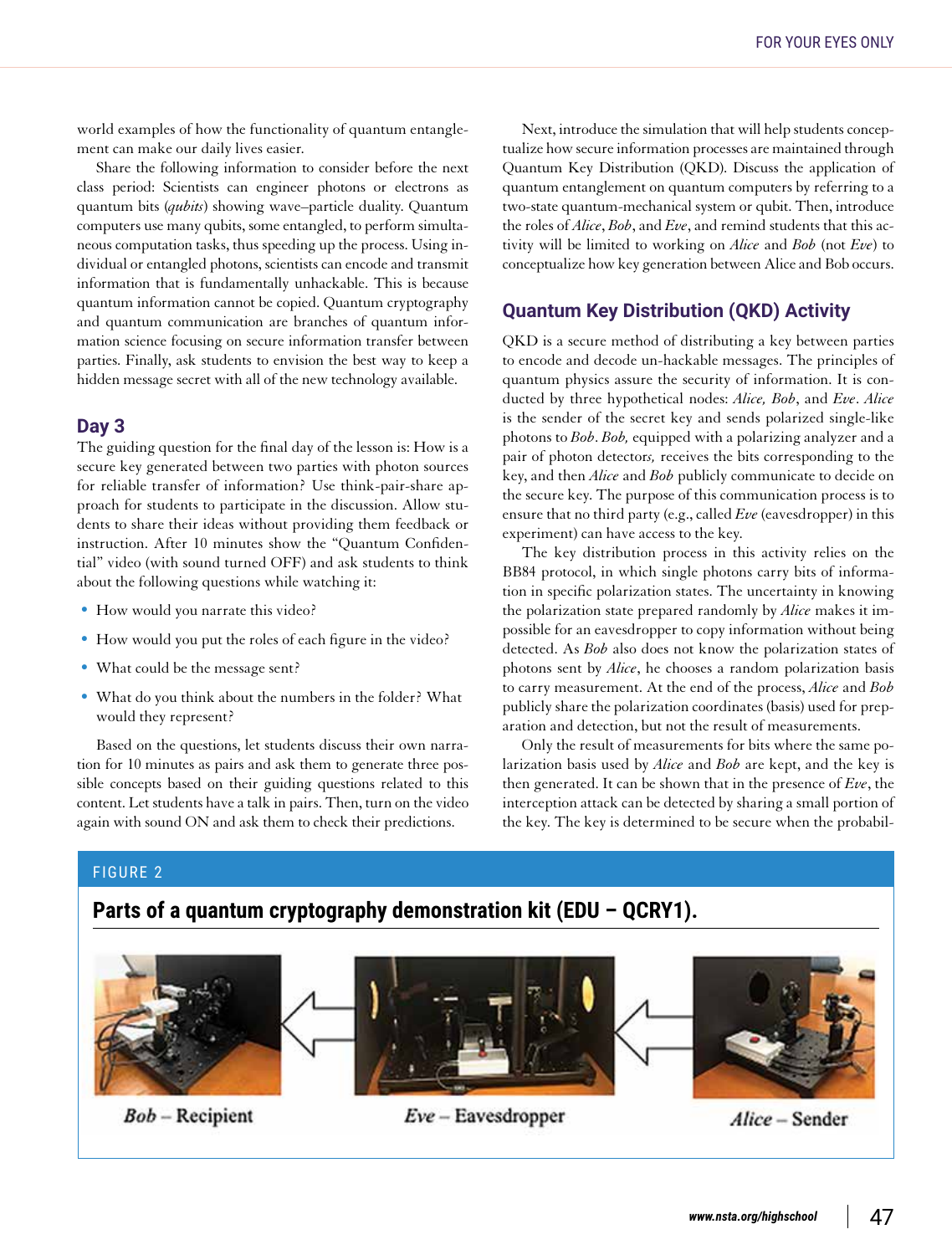ity of error in that portion of the key is less than 25%. The node where eavesdropper or *Eve* intercepts is shown in Figure 2.

# *Instructions for Alice*

- 1. Randomly generate and enter a basis (+ or x) and a bit (0 or 1) for each of the 52 bytes and record on the byte chart (Table 1).
- 2. To transmit this information, set the polarizer dial to the correct basis for byte 1.
- 3. Callout "sending byte [insert number] and press the red button. Repeat steps 4 and 5 through byte 52.
- 4. Bob will give you his basis for each byte to compare. Circle those bytes that match. (If basis does not match, disregard that byte.)
- 5. Record the first 20 circled bits in order from the matched basis to generate the key (key bit)
- 6. Complete Table 2 to prepare and share your encrypted message.
- Enter a four-letter word (i.e., hide) in the top row (letter).
- Translate each letter into binary code (data bit).
- Combine the data bit and the key bit for each column using the "calculation rules" for binary addition creating the encrypted bit.
- Share your encrypted bits with Bob.

# *Instructions for Bob*

- 1. Randomly generate and enter a basis (+ or x) for each of the 52 bytes and record on the byte chart (Table 1).
- 2. Set the polarizer dial to the correct basis for bit 1.
- 3. Callout "receiving byte [insert number]."
- 4. If the detector is directly in front of polarizer lights, record a 0 as the bit, and if the detector is at 90º light, record a 1 for the bit.

# TABLE 1

# **Byte–basis chart.**

| <b>Byte</b>  | $\mathbf{1}$ | $\overline{2}$ | $\sqrt{3}$ | $\overline{4}$ | 5  | 6  | 7  | 8  | 9  | 10 | 11 | 12 | 13 |
|--------------|--------------|----------------|------------|----------------|----|----|----|----|----|----|----|----|----|
| <b>Basis</b> |              |                |            |                |    |    |    |    |    |    |    |    |    |
| Bit          |              |                |            |                |    |    |    |    |    |    |    |    |    |
| <b>Byte</b>  | 14           | 15             | 16         | 17             | 18 | 19 | 20 | 21 | 22 | 23 | 24 | 25 | 26 |
| <b>Basis</b> |              |                |            |                |    |    |    |    |    |    |    |    |    |
| Bit          |              |                |            |                |    |    |    |    |    |    |    |    |    |
| <b>Byte</b>  | 27           | 28             | 29         | 30             | 31 | 32 | 33 | 34 | 35 | 36 | 37 | 38 | 39 |
| Basis        |              |                |            |                |    |    |    |    |    |    |    |    |    |
| Bit          |              |                |            |                |    |    |    |    |    |    |    |    |    |
| <b>Byte</b>  | 40           | 41             | 42         | 43             | 44 | 45 | 46 | 47 | 48 | 49 | 50 | 51 | 52 |
| <b>Basis</b> |              |                |            |                |    |    |    |    |    |    |    |    |    |
| Bit          |              |                |            |                |    |    |    |    |    |    |    |    |    |

# TABLE 2

# **Encryption.**

| Letter        |  |  |  |  |  |  |  |  |  |
|---------------|--|--|--|--|--|--|--|--|--|
| Data bit      |  |  |  |  |  |  |  |  |  |
| Key bit       |  |  |  |  |  |  |  |  |  |
| Encrypted bit |  |  |  |  |  |  |  |  |  |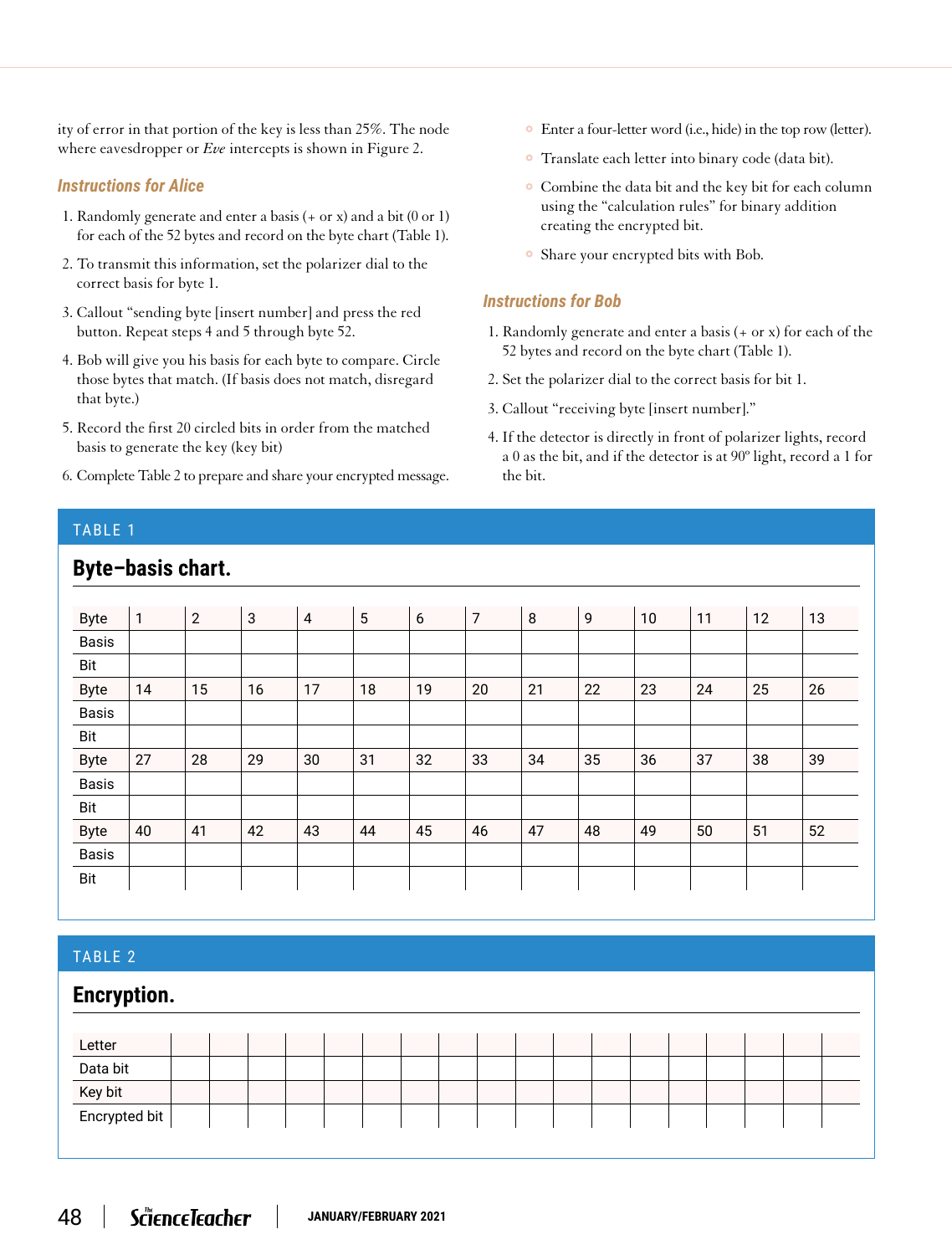- 5. Repeat steps 2 and 4 through byte 52.
- 6. Share your basis with Alice for each byte to compare. Circle those bytes that match. (If basis does not match, disregard that byte.)
- 7. Record the first 20 circled bits in order from the matched basis to generate the key (key bit)
- 8. Complete Table 2 to decrypt Alice's message:
	- Enter the received bits in order from Alice (received bits).
	- Copy the key bits into the appropriate line (key bit).
	- Combine the received bit and the key bit for each column using the "calculation rules" for binary addition creating the decrypted bit (data bit).
	- Translate each group of five data bits into the appropriate letter.

### **How QKD works if there is an eavesdropper?**

Current communication systems rely on RSA keys to protect from eavesdropping, but the security of information is limited by the computational power of the eavesdropper. QKD, on the other hand, offers a powerful tool to encode information in superposition states of 0 and 1 bits, such that any eavesdropping can be detected. Such actions will change the superimposed bits (qubits) to classical 0 or 1 bits. The no-cloning law of quantum mechanics states that quantum information of this kind cannot be copied or amplified, and the inability to copy quantum information is not a limitation of any machine, but the fundamental limit imposed by quantum mechanics.

Suppose *Alice* wants to send the message '*HIDE*.' If she sends it directly to Bob by using classical information (0 or 1 bits), there is a chance that *Eve* can secretly copy and receive the message. Instead, *Alice* decides to share a secret code, a key, with *Bob* using the QKD protocol. She uses an apparatus, which can generate photons with four possible polarization directions. The polarization of the direction of field oscillation can be along the horizontal (0°) or vertical (90°) axis, which constitutes a socalled "+" basis. The polarization can also be in the diagonal (45°), or anti-diagonal (-45°) directions, forming the "x" basis. Note that these polarization states are linear polarization and can simply be achieved by rotating the angle of the laser, which puts out linearly polarized photons.

Currently, the laser does not produce polarized single photons and instead is an unpolarized laser pointer. Even that is sufficient to demonstrate the principles of QKD. The light is first polarized using a polarizing beam splitter, and then its polarization angle is controlled using a polarizing plate. The singlephoton detection behavior is simulated by the detectors, and in a real QKD experiment, single-photon detectors are used. We assign bit numbers 0 and 1 to the polarization in both bases. The generated bits can be 0 or/and 1 on + or x basis. For example, when the polarization angle is 0° or 90°, the corresponding bit is 0 or 1, respectively, in the + basis. Similarly, setting the angle of the polarizer to -45 $\degree$  or +45 $\degree$  defines the 0 or 1 bits in the x basis.

### FIGURE 3

# **An example of the communication of a quantum state by** *Alice***,** *Bob***, and** *Eve.*

In the second case, though *Alice* and *Bob* choose the same basis, they got a different outcome because of *Eve*. Here H and V refer to horizontal and vertical polarizations, respectively.

| Alice sends: |       |  | Eve perceives: |         |              | <b>Bob</b> receives: |  |  |
|--------------|-------|--|----------------|---------|--------------|----------------------|--|--|
| <b>Basis</b> | Value |  | <b>Basis</b>   | Outcome | <b>Basis</b> | Outcome              |  |  |
| $·$ H/V      | 0     |  | $\cdot$ H/V    |         | $\cdot$ H/V  | 0                    |  |  |
| $\cdot$ H/V  | 0     |  | $+45/-45$      |         | $\cdot$ H/V  |                      |  |  |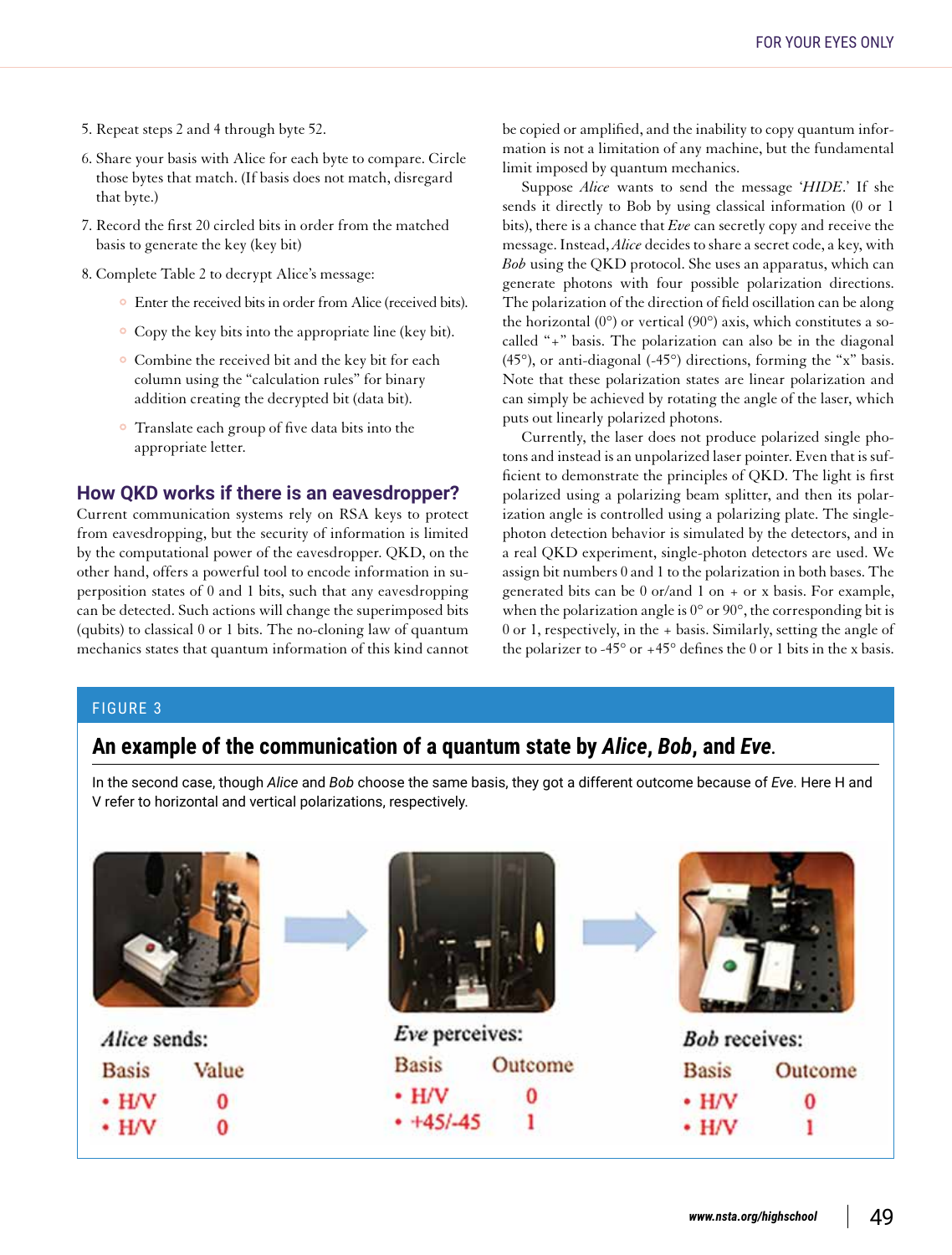*Alice* randomly chooses the types of polarization of photons and sends it to *Bob*. *Bob* then randomly decides the basis for measuring the polarization of photons. *Bob's* measurement device consists of a waveplate, a polarizing beam splitter, and a pair of detectors. Depending on the polarization of the photon prepared by *Alice* and the polarization basis chosen by *Bob*, either of *Bob's* detectors will click. Since detectors simulate single-

## FIGURE 4

# **Binary representation of the alphabet.**

| A                  | 0              | $\mathbf 0$    | $\mathbf{0}$ | 0            | 0            |
|--------------------|----------------|----------------|--------------|--------------|--------------|
| B                  | 0              | 0              | 0            | 0            | 1            |
| C                  | 0              | 0              | 0            | 1            | 0            |
| D                  | 0              | $\mathbf{0}$   | 0            | $\mathbf{1}$ | $\mathbf{1}$ |
| E                  | 0              | $\mathbf 0$    | 1            | 0            | 0            |
| F                  | 0              | $\mathbf 0$    | 1            | 1            | 0            |
| G                  | 0              | 0              | 1            | 0            | 0            |
| H                  | 0              | $\mathbf 0$    | $\mathbf{1}$ | 1            | 1            |
| $\mathbf I$        | 0              | 1              | 0            | 0            | 0            |
| J                  | 0              | 1              | 0            | 0            | 1            |
| K                  | $\overline{0}$ | 1              | 0            | $\mathbf{1}$ | 0            |
| L                  | 0              | $\mathbf{1}$   | 0            | $\mathbf{1}$ | 1            |
| M                  | 0              | 1              | $\mathbf{1}$ | 0            | 0            |
| N                  | 0              | 1              | 1            | 0            | 1            |
| $\mathbf 0$        | 0              | 1              | 1            | 1            | 0            |
| P                  | 0              | $\mathbf{1}$   | 1            | 1            | 1            |
| Q                  | 1              | 0              | 0            | 0            | 0            |
| R                  | 1              | $\mathbf 0$    | 0            | 0            | 1            |
| S                  | 1              | $\overline{0}$ | 0            | 1            | 0            |
| T                  | 1              | 0              | 0            | $\mathbf{1}$ | 1            |
| U                  | 1              | 0              | 1            | 0            | 0            |
| $\mathbf v$        | 1              | 0              | 1            | 0            | 1            |
| W                  | $\mathbf{1}$   | 0              | 1            | $\mathbf{1}$ | 0            |
| $\pmb{\mathsf{x}}$ | 1              | 0              | $\mathbf{1}$ | 1            | 1            |
| Y                  | 1              | 1              | 0            | 0            | 0            |
| Z                  | 1              | $\mathbf{1}$   | 0            | 0            | 1            |

# **Binary addition formula**

| 0     |       | 0     |       |
|-------|-------|-------|-------|
| $+0$  | $+0$  | $+1$  | $+1$  |
| $= 0$ | $= 1$ | $= 1$ | $= 0$ |

photon detection events, one and only one detector will click for any incoming pulse of light.

*Alice* and *Bob* record the basis they used, and then *Bob* communicates to *Alice* the basis he used for different detection events via a public channel. *Bob* does not share the information about which detector clicked, but only the basis (angle of the polarizer before the polarizing beam splitter). *Alice* compares *Bob's* basis with her original basis to identify which events share the same basis. She then tells *Bob* to keep the result of measurement for those subsets of events and discard the rest. In this way, the selected detected events are linked with the same information sent by *Alice*.

Up until this point, *Alice* and *Bob* have shared a random key (the selected bits), but it is not sure if the key is a secure one. This is the point where *Alice* and *Bob* can confirm the presence of *Eve*. If there is no eavesdropper, the string of bits should be identical because all the photons have been successfully transmitted. However, if *Eve* exists, there is a possibility that *Eve* alters the photons' polarization state by detecting and reproducing the state by chance.

*Alice* and *Bob* then share a fraction of the key via the public channel to estimate the error on the key. A detected error of more than 75% confirms the presence of an eavesdropper. When the protocol is completed, *Alice* and *Bob* will be able to use the key to encrypt, transmit and decrypt the message or the word, *'HIDE'* using the binary transformation of letters and adding the bits of the word to that of the key to protect the message. As only *Alice* and *Bob* have access to the key, only they can decrypt the message.

For example, if *Alice* wants to send the bit 0 in + basis to *Bob,*  she sets her polarizer angle to 0°. *Eve* has a 50% chance of choosing the correct basis as *Alice* and a 50% chance of preparing the same state as *Alice* before sending it to *Bob*. The odds of *Eve* obtaining the same information as *Bob is* 50% × 50% = 25%. An example of this process is shown in Figure 3.

As an example, consider *Alice* needs to encrypt the word '*HIDE*' into 0s and 1s by using the binary representation table shown in Figure 4. After *Alice* and *Bob* agree on a secure key, they use it to encrypt and to decrypt a message.

# **Assessment**

After completion of this experiment, high school students will be able to:

- Differentiate quantum bits (superposition of 0 and 1) from classical bits (0 or 1).
- Identify the roles of *Alice*, *Bob*, and *Eve.*
- Engage in the experimental process of QKD.
- Be able to perform simple binary operation and encoding of the word "*hide."*
- Encrypt, transfer, and decrypt the word "*hide."*